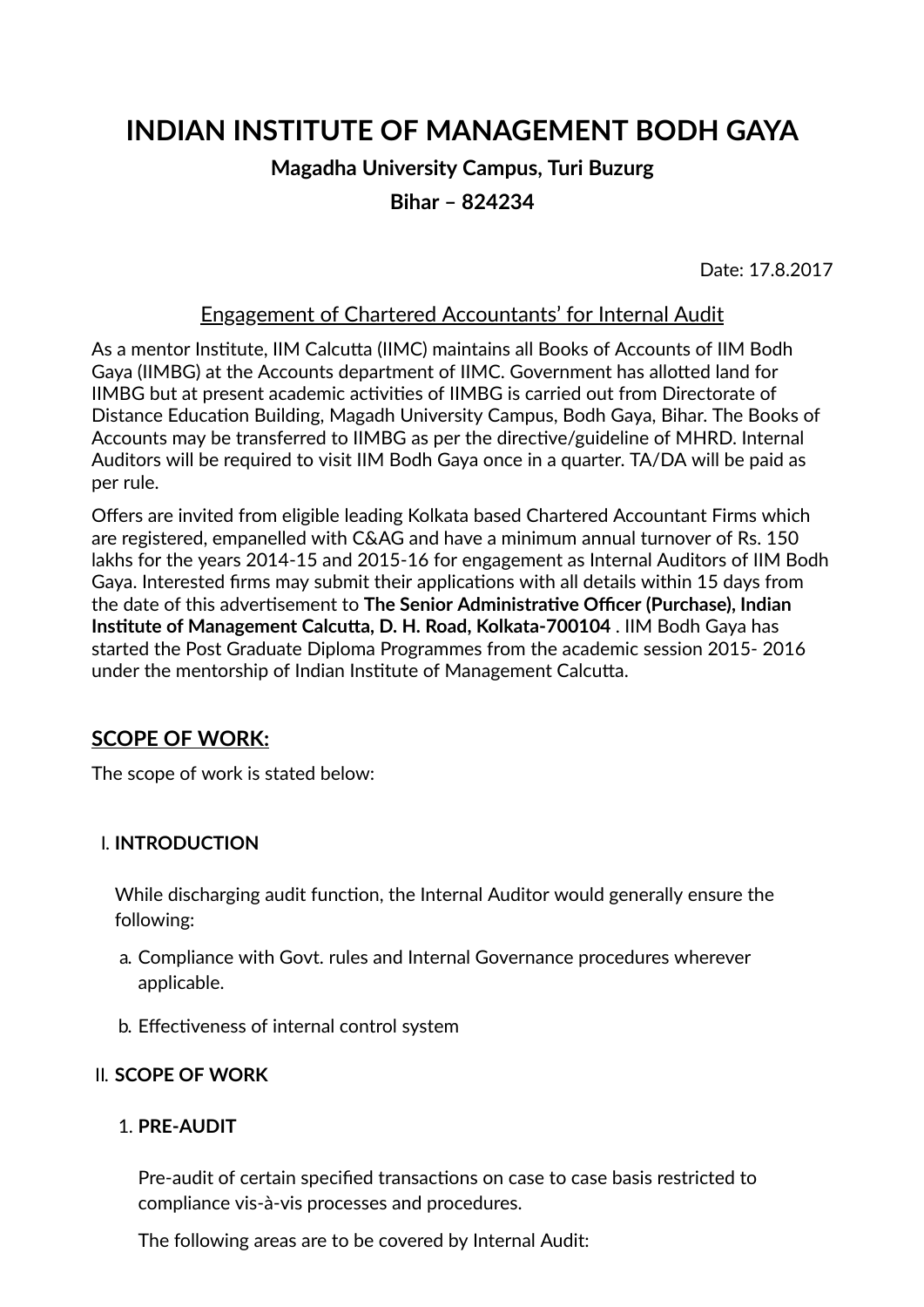- i. Pre-audit of bidding process/selection of contractor for construction works (Capital).
- ii. Pre-audit of bidding process/selection of contractor for maintenance works (for values equal to or more than Rs. 3 lakhs).
- iii. Pre-audit of bidding process/selection of Contractor/Vendor for supply of computer/Computer peripherials/Equipment and materials, Accessories for networking (for values equal to or more than Rs. 3 lakhs).
- iv. Pre-audit of bidding process/selection of Contractor/Vendor for hiring of PC/Projector/Printers (for values equal to more than Rs. 3 lakhs)
- v. Pre-audit of purchase process/selection of contractor/vendor, purchase order/selection of advertising agencies/empanelment of vendors (for values equal to more than Rs. 3 lakhs)

**Pre** – Audit Report should be submitted within five days from the receipt of **documents from the concerned department.**

#### 2. **TRANSACTION AUDIT AREAS – Quarterly Basis.**

The items to be covered are given below:

- i. Scrutiny of Cash and Bank Book
- ii. Scrutiny of General Ledger and Subsidiary Ledger
- iii. Verification of Bank Reconciliation Statements
- iv. Physical verification of cash in hand and cheques in hand
- v. Verification of TDS transactions
- vi. Verification of investment, Scrutiny of advances to suppliers, contractors, employees
- vii. Checking of Bills of Contractors and Payment Vouchers
- viii. Scrutiny of recovery of PF, NPS, Income Tax, P. Tax, etc. from Salary Bill and payment to respective authority.
	- ix. Scrutiny of calculation and deduction of Income Tax from the Salary of the employees
	- x. Verification of Bill, Payment of Vouchers (Both Cash & Bank), Journal Vouchers and all Records maintained by Accounts Department.
- xi. Checking of Payment vouchers with reference to Cheque Register (in case of payment by Cheque/Bank Draft etc.) and with reference to File/Register (in case of payment through RTGS/NEFT/Bank Transfer)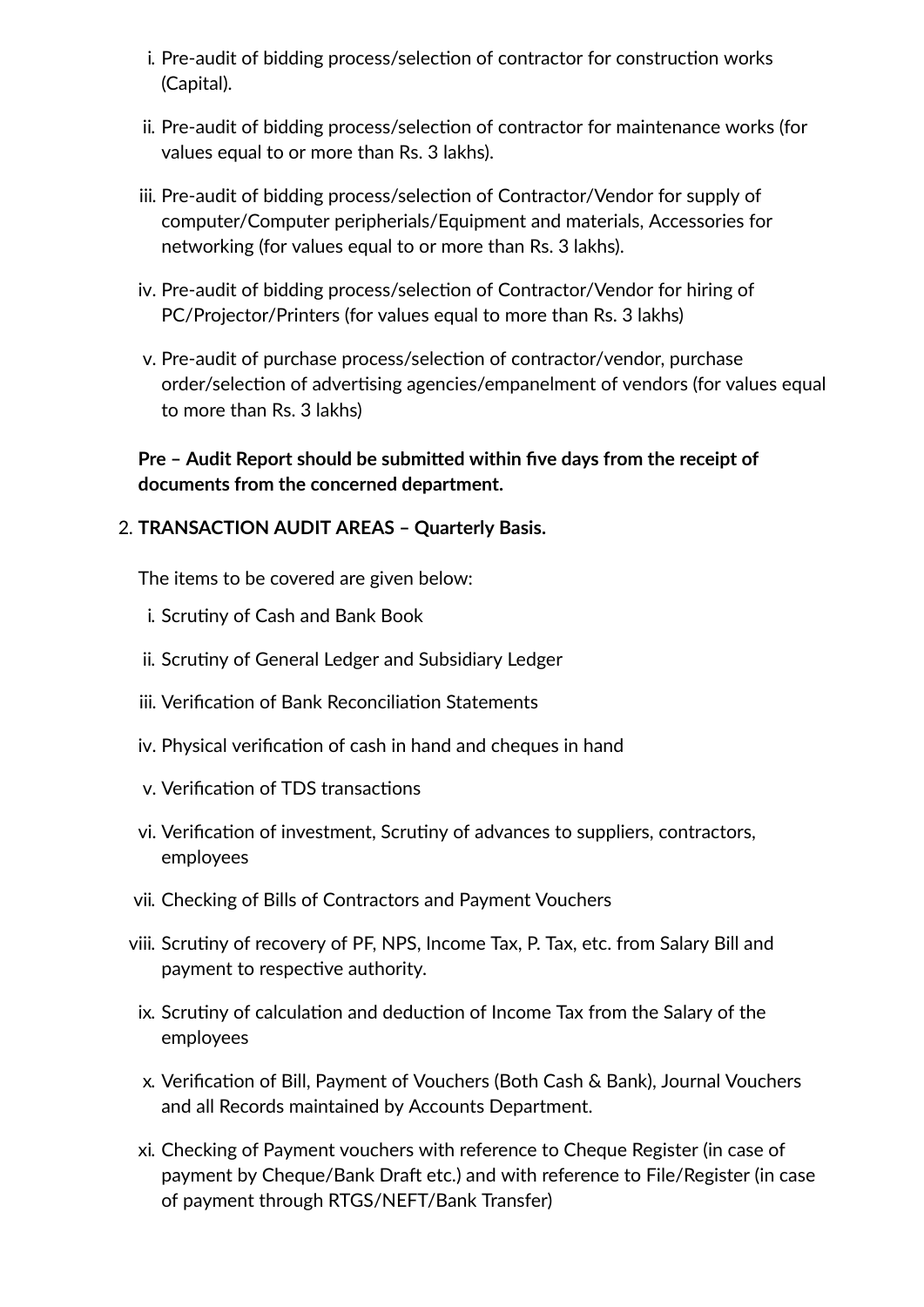xii. Fees reconciliation for fees collected from the students of all courses conducted by IIMBG from time to time.

## 3. **FINALISATION**

- i. Certification of half-yearly and Annual Final Accounts before submission to the Board.
	- Audit of Half yearly Accounts.
	- Audit of Annual Accounts.

## 4. **THRUST AREA AUDIT – To be covered over the year**

- i. Academic Programme
- ii. Purchase &, Stores and Transport
- iii. Tender Process including selection of vendors
- iv. Capital Expenditure

## III. **AUDIT REPORT/CERTIFICATE**

Submission of

- i. Half Yearly Internal Audit Report
- ii. Audit/Review Report on Half Yearly Accounts
- iii. Audit/Review Report on Yearly Accounts

#### IV. **TAXATION MATTERS**

- i. All direct tax matters relating to the filing of returns for each Assessment Year within the due date, TDS exemption certificate, Refunds and all other mandatory activities.
- ii. All indirect tax matters relating to Goods and Service Tax (GST) as per the applicability and all other indirect tax compliances.

## **Application Details:**

The applications should be submitted in a sealed envelope containing the following information/documents:

- 1. Name of the Firm
- 2. Full Address with contact number, website, email ID, etc. of the Firm.
- 3. Year of Registration and Number.
- 4. Registration details with CAG (endorse the recent letter/documents issued by CAG relevant to the Financial Year 2016- 2017).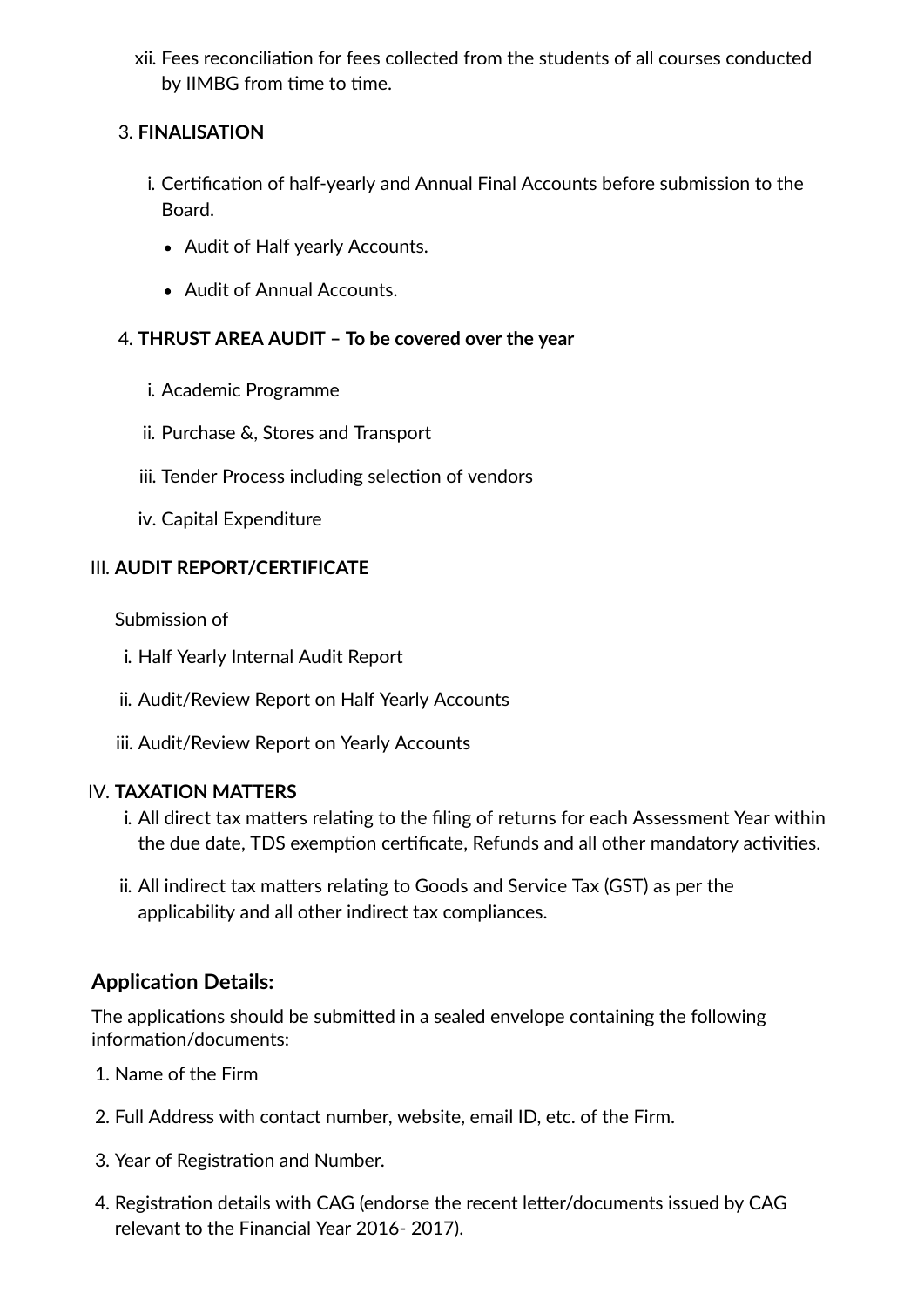- 5. Number of full time partners (FCA & ACA).
- 6. Number of qualified assistants.
- 7. Number of Semi-qualified Assistants/Audit Assistants (Honors Graduate/Post Graduate in Commerce)
- 8. Details of experience in the audit of large PSU/Govt. Dept. & autonomous bodies funded/controlled by Central/State Government (give details of audit conducted in the last 3 years).
- 9. Details of previous experience of Internal Audit provided by the Bidder to similar Govt. funded institutions in the last three financial years i.e. 2014-15 to 2016-17. Attach photocopies of letters of award/Agreement of the firms to whom similar services have been provided, along with complete contact details.
- 10. The annual turnover of the audit firm in last two financial years (FY 2014-15 & 2015-16) must be more than Rs. 150 lakhs per annum. Audited Accounts for the financial years 2014-15 and 2015-16 along with the certified copies of Service Tax Returns for the financial years 2014-15 to 2015-16 are required to be submitted by the bidder. **(Enclose the documents with the application)**
- 11. Name, Contact no. of the Principal Partner.
- 12. Any other information.
- 13. Hard copy of the Bid document duly stamped and signed in each page by a partner.

# **NB:**

- 1. Bidders will be requested to submit both the Technical and Financial Bid and all documents with the Application. The Technical Bid and Price Bid are to be submitted in two separately sealed envelopes distinctly marked accordingly.
- 2. Financial Bid is only for Internal Audit Fees. No Travelling/Conveyance and/or accommodation expenses will be paid to Internal Auditor.
- 3. Bidders will be requested to attach a Summary Sheet and an Index of all the documents required to be submitted.
- 4. Applications will be rejected if all information and/appropriate documents are not submitted.
- 5. The Director, IIMBG reserves the right to accept or reject any or all applications without assigning any reasons thereof.

# **Additional Information to the Bidders**

1. The Audit team should consist of one qualified Chartered Accountant with three years' post qualification experience and one inter CA/M.Com assistants. Preference will be given to the bidders if the team consists of at least one staff having qualification of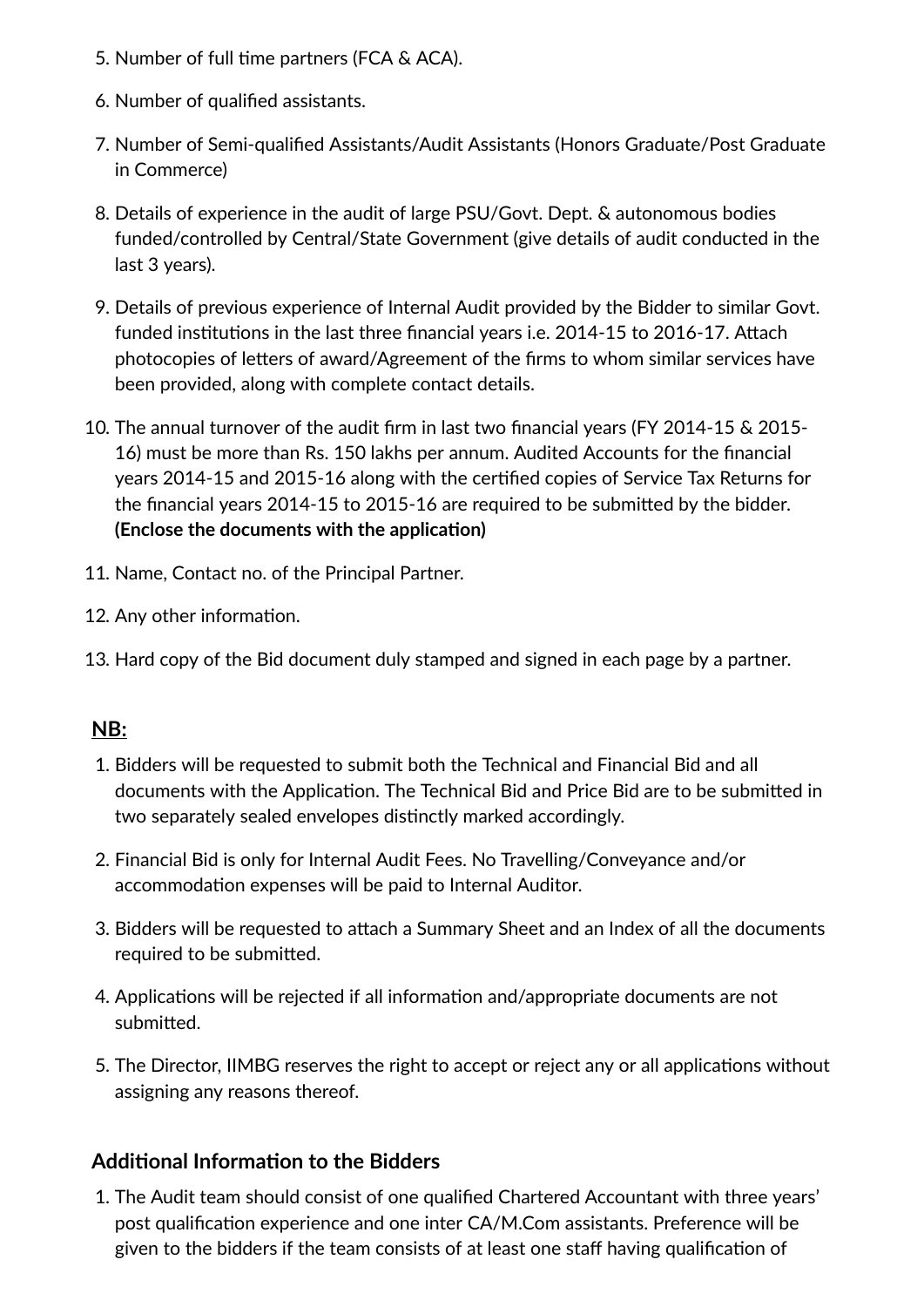B.Com (Hons.)/M.Com. One more assistant during finalisation of Half Yearly/Annual Accounts. Half yearly Accounts is generally conducted from the first week of November to the first week of December and Annual Accounts from the second week of May to the second week of June after the end of the financial year. Qualified Chartered Accountant will act as Team Leader and should visit the IIMBG a least twice in a week and three days in a week during finalisation of Half Yearly and Yearly accounts.

- 2. Normally the composition of audit team should not be changed. However, under certain circumstances beyond control of the Audit firm, if the same needs to be changed in any manner, it may be done after prior consultation with the appropriate authority. The audit team members should carry Photo ID issued by the Audit Firm.
- 3. Partner of the firm, in charge of internal audit of IIMC, should be available at least one day in a month to guide the audit team and for discussion with the Management.
- 4. The audit team will conduct audit concurrently month to month basis, throughout the year, as per the scope of work enclosed.
- 5. The bidders may inspect the volume of books of accounts of IIMBG. This is a new IIM and therefore the volume is much smaller as compared to old IIMs.

## **Procedure for Selection**

The details of the content and evaluation of your Technical Bids and Financial Bids is stated below:

#### A. **TECHNICAL BID (40 points):**

Your technical bid should contain the following parameters:

- 1. Years of experience in similar job;
- 2. No. of staff to be deployed for the job:
	- i. Team Leader: Name Qualification ii. Others: Name Qualification
- 3. Years of experience of Internal Audit in Academic Institutions.
- 4. Detail Work Plan (Submit in a separate sheet)

## **PS:** Please provide supporting evidence for point no. 1 & 3.

The scoring for the Technical Bid would be 40.

## B. **FINANCIAL BID (60 points)**

- 1. The Scoring for L1 will be 60.
- 2. Rest would be determined by the following formula: 60/Your Bid x Lowest Bid